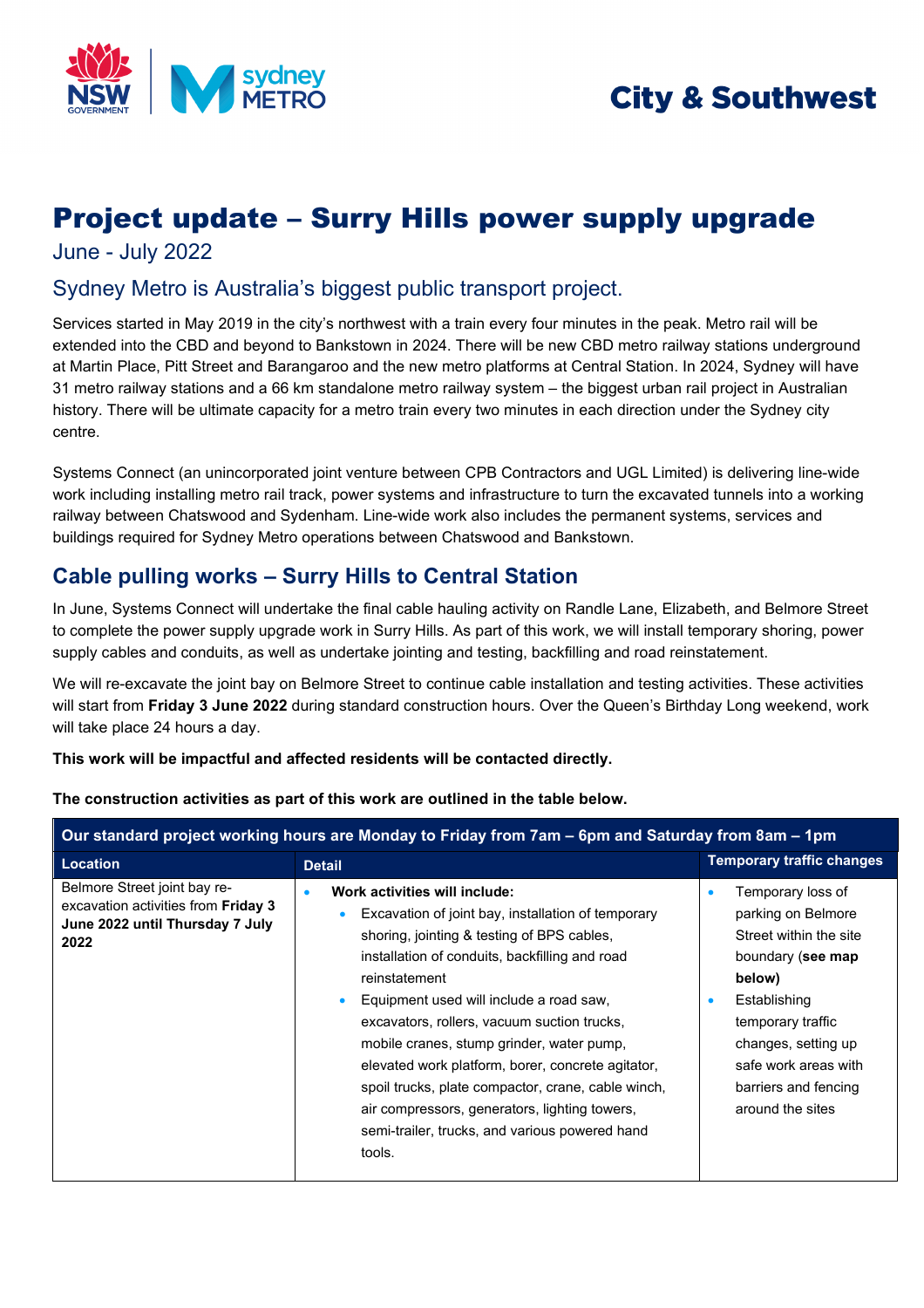| Out-of-hours work (night)<br>Due to the nature of some activities and for the safety of workers, some work will occur outside standard construction<br>hours.                                                                                                                                                                                                                                                                                                               |                                                                                                                                                                                                                                                                                                                                                                                                                                                                                                                                                                                                                                                                                                                                                                    |                                                                                                                                                                                                                                                                                                                                                                                                        |  |
|-----------------------------------------------------------------------------------------------------------------------------------------------------------------------------------------------------------------------------------------------------------------------------------------------------------------------------------------------------------------------------------------------------------------------------------------------------------------------------|--------------------------------------------------------------------------------------------------------------------------------------------------------------------------------------------------------------------------------------------------------------------------------------------------------------------------------------------------------------------------------------------------------------------------------------------------------------------------------------------------------------------------------------------------------------------------------------------------------------------------------------------------------------------------------------------------------------------------------------------------------------------|--------------------------------------------------------------------------------------------------------------------------------------------------------------------------------------------------------------------------------------------------------------------------------------------------------------------------------------------------------------------------------------------------------|--|
| <b>Location</b>                                                                                                                                                                                                                                                                                                                                                                                                                                                             | <b>Detail</b>                                                                                                                                                                                                                                                                                                                                                                                                                                                                                                                                                                                                                                                                                                                                                      | <b>Temporary traffic changes</b>                                                                                                                                                                                                                                                                                                                                                                       |  |
| Preliminary work on Randle Lane -<br>24/7 from 7pm Sunday 5 June to<br>Friday 10 June to prepare the pulling<br>pit for the long weekend works.<br>Randle Lane will be closed for the<br>duration of these works. Access to<br>properties and emergency vehicles will<br>be maintained.<br>Between 7pm Friday 10 June to<br>5:00am Tuesday 14 June 2022, we<br>will be working in the following<br>locations:<br><b>Randle Lane</b><br>Elizabeth Street between Randle Lane | Work activities will include:<br>$\bullet$<br>Excavation of trenches/pulling pits/joint bay,<br>installation of temporary shoring, installation<br>of bulk power supply (BPS) cables, jointing &<br>testing of BPS cables, installation of conduits,<br>backfilling and road reinstatement<br>Establishing temporary traffic changes,<br>setting up safe work areas with barriers and<br>fencing around the sites<br>Opening the joint bay and infilling with<br>$\bullet$<br>concrete for the permanent closure in Frog<br>Hollow Reserve.<br>Equipment used will include a road saw,<br>$\bullet$<br>excavators, rollers, vacuum suction trucks, mobile<br>cranes, stump grinder, water pump, elevated work<br>platform, borer, concrete agitator, spoil trucks, | Temporary loss of<br>$\bullet$<br>parking on Belmore<br>Street within the site<br>boundary (see map<br>below)<br>Delays or changes to<br>$\bullet$<br>property access as<br>work progresses<br>past each property<br>Traffic detours will<br>$\bullet$<br>be in place in some<br>locations<br>Some changes to<br>$\bullet$<br>pedestrian access<br>Temporary loss of<br>$\bullet$<br>street parking in |  |
| and Foveaux Street<br><b>Belmore Street between Foveaux</b><br>Street and Albion Way                                                                                                                                                                                                                                                                                                                                                                                        | plate compactor, crane, cable winch, air<br>compressors, generators, lighting towers, semi-<br>trailer, trucks, and various powered hand tools.                                                                                                                                                                                                                                                                                                                                                                                                                                                                                                                                                                                                                    | other areas while the<br>work is carried out.                                                                                                                                                                                                                                                                                                                                                          |  |
| As required from Monday 6 June<br>until Thursday 7 July 2022                                                                                                                                                                                                                                                                                                                                                                                                                | Belmore Street joint bay dewatering activities<br>$\bullet$<br>(water pump will only activate during heavy<br>rain periods and remain turned off at other<br>times)                                                                                                                                                                                                                                                                                                                                                                                                                                                                                                                                                                                                |                                                                                                                                                                                                                                                                                                                                                                                                        |  |

#### **Belmore Street dewatering activities**

As work will continue on Belmore Street throughout June and into July, dewatering pumps will be set up on site for the duration of work in readiness for potential periods of heavy rain while the cables are exposed. The pumps will activate when it rains to ensure water levels do not cause damage to the power cables. This could occur outside standard construction hours depending on weather conditions. When activated, the pump will be noisy.

#### **Frog Hollow Reserve joint bay closure**

As part of the cable pulling activities, the joint bay in Frog Hollow Reserve will also be re-excavated to pull cables through and then backfilled permanently to its original condition. Further detail will be provided as it becomes available, and residents will be notified in advance.

**Every effort will be made to minimise noise as much as possible.**